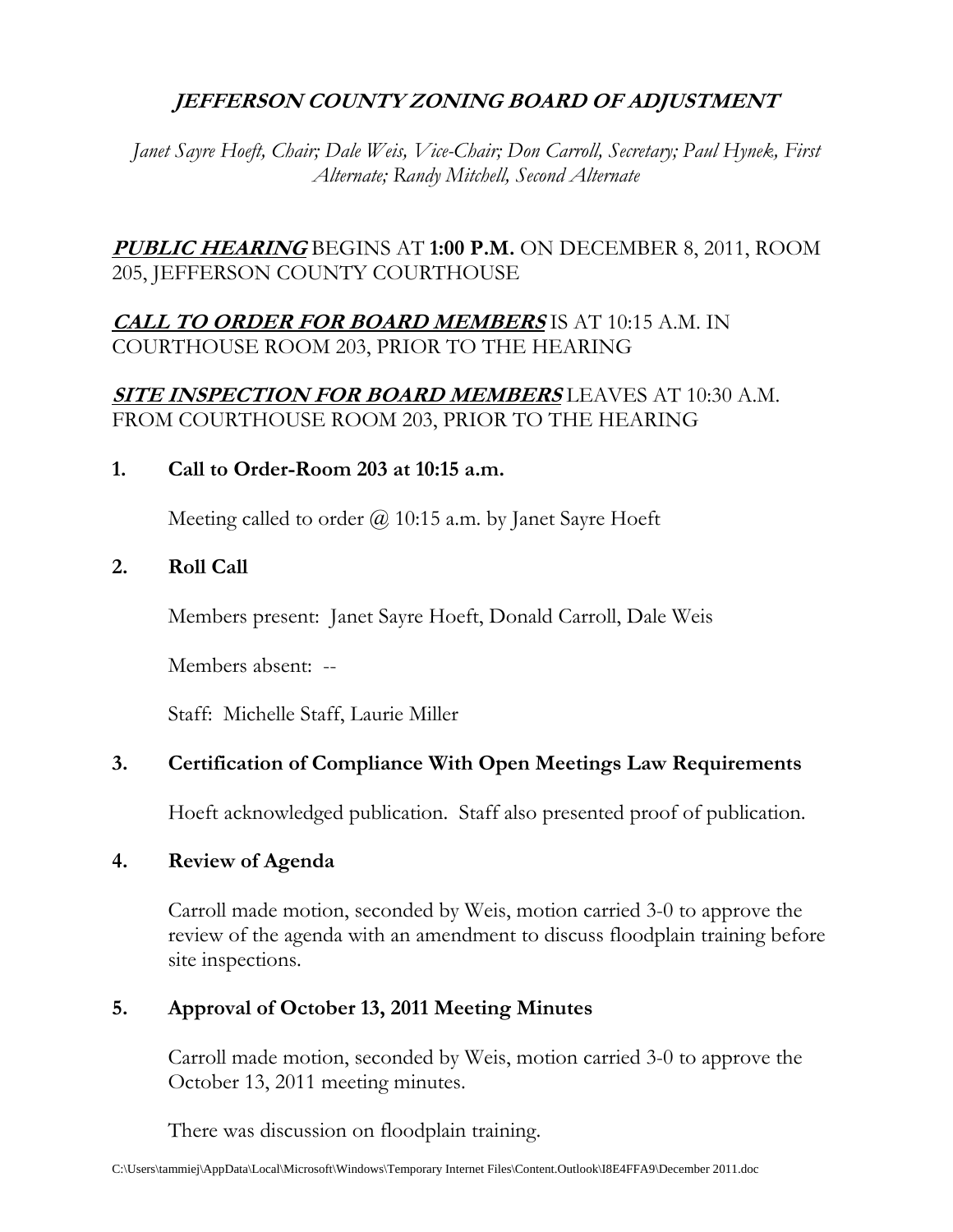**6. Site Inspections – Beginning at 10:30 a.m. and Leaving from Room 203**  V1377-11 – Matthew & Jennifer Novotny, Town of Milford V1378-11 – Jerald & Janet Gunnelson, Town of Oakland

## **7. Public Hearing – Beginning at 1:00 p.m. in Room 205**

Meeting called to order  $\omega$  1:00 p.m. by Janet Sayre Hoeft

Members present: Janet Sayre Hoeft, Donald Carroll, Dale Weis

Members absent: --

Staff: Michelle Staff, Laurie Miller

Procedure was explained by Hoeft.

The following was read into the record by Carroll:

# **NOTICE OF PUBLIC HEARING JEFFERSON COUNTY ZONING BOARD OF ADJUSTMENT**

**NOTICE IS HEREBY GIVEN** that the Jefferson County Zoning Board of Adjustment will conduct a public hearing at 1:00 p.m. on Thursday, December 8, 2011 in Room 205 of the Jefferson County Courthouse, Jefferson, Wisconsin. Matters to be heard are applications for variance from terms of the Jefferson County Zoning Ordinance. No variance may be granted which would have the effect of allowing in any district a use not permitted in that district. No variance may be granted which would have the effect of allowing a use of land or property which would violate state laws or administrative rules. Subject to the above limitations, variances may be granted where strict enforcement of the terms of the ordinance results in an unnecessary hardship and where a variance in the standards will allow the spirit of the ordinance to be observed, substantial justice to be accomplished and the public interest not violated. Based upon the findings of fact, the Board of Adjustment must conclude that: 1) Unnecessary hardship is present in that a literal enforcement of the terms of the ordinance would unreasonably prevent the owner from using the property for a permitted purpose or would render conformity with such restrictions unnecessarily burdensome; 2) The hardship is due to unique physical limitations of the property rather than circumstances of the applicant; 3) The variance will not be contrary to the public interest as expressed by the purpose and intent of the zoning ordinance. **PETITIONERS, OR THEIR REPRESENTATIVES, SHALL BE PRESENT.** There may be site inspections prior to public hearing which any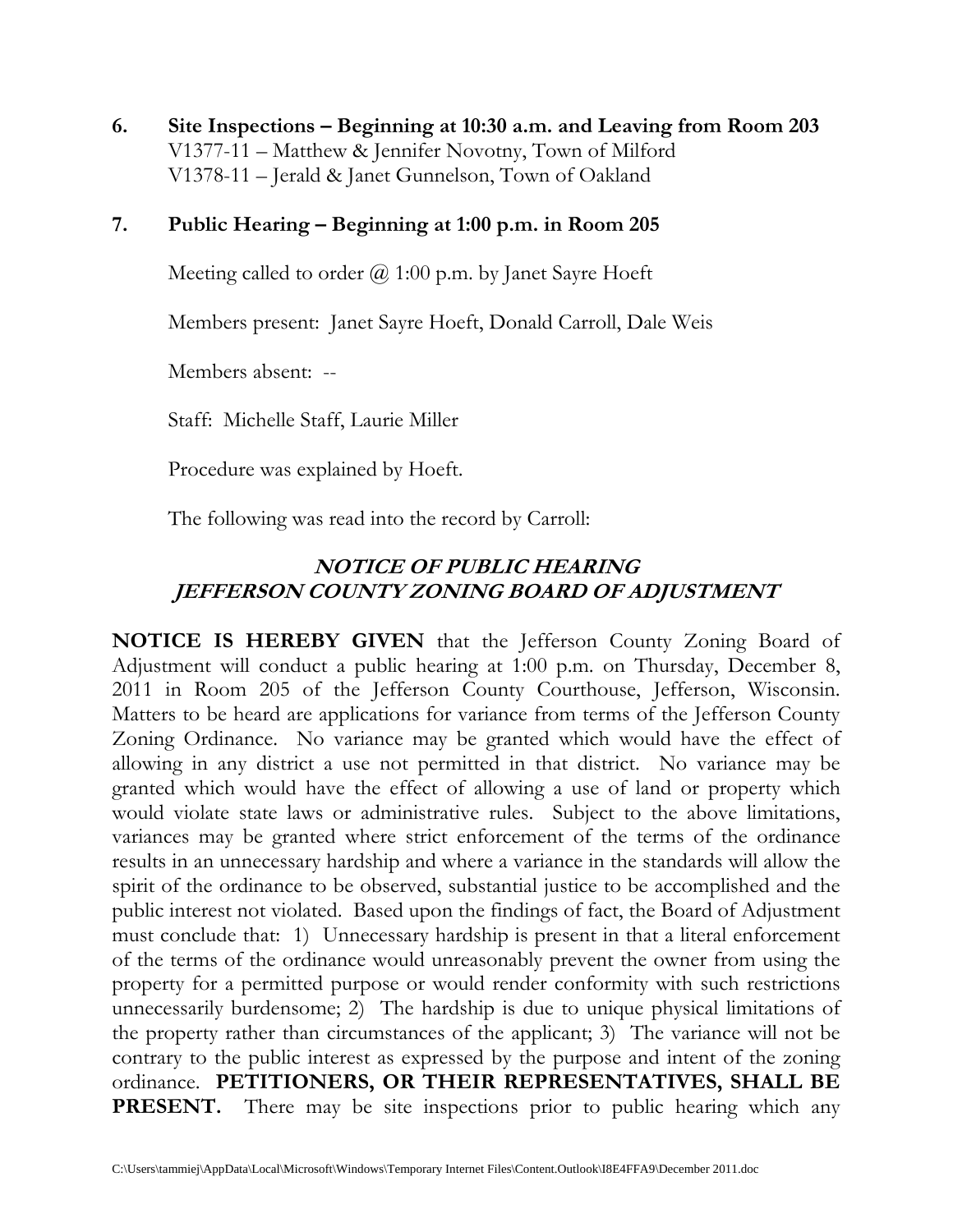interested parties may attend; decisions shall be rendered after public hearing on the following:

**V1377-11 – Matthew & Jennifer Novotny:** Variance from Sec. 11.09(c) of the Jefferson County Zoning Ordinance to allow an addition to a non-conforming structure in excess of 50% of that structure's fair market value. The property is at **W5065 Navan Road** in the Town of Milford, on PIN 020-0814-2412-001 (2.5 Acre) in an A-1 Agricultural zone.

Doug Strohbusch presented the petition. There were no questions or comments in favor or opposition. There was a town response in the file in favor of the petition, which was read into the record by Carroll. Staff report was given by Staff.

Carroll questioned the petitioner on the % of the total cost that was for repair. Hoeft questioned the current assessed value/FMV. She also questioned staff on the number of accessory buildings, and asked the petitioner if it was closer to the road, the number of bedrooms, and the septic. Hoeft also questioned staff if the creek was navigatable. Carroll questioned the petitioner on the appraisal and repairs.

**V1378-11 – Jerald & Janet Gunnelson/Gunnelson Trust:** Variance from Sec. 11.07(d)2 to reduce setbacks to USH 12 for a detached garage at **W9582 USH 12.** The site is on PIN 022-0613-0724-008 (1.79 Acres) in the Town of Oakland, in a Residential R-1 zone.

Jerald & Janet Gunnelson were present to present their petition. There were no questions or comments in favor or opposition of the petition. There was a town response in file in favor of the petition, and was read into the record y Carroll. Staff gave staff report.

Hoeft questioned staff on the height restrictions of the structure. Carroll questioned the location of the septic (is on public sewer). Weis questioned staff on the distances to the highway using a setback average.

# **8. Decisions on Above Petitions (See files)**

## **9. Adjourn**

Weis made motion, seconded by Carroll, motion carried 3-0 to adjourn  $\omega$  1:53 p.m.

## **If you have questions regarding these matters, please contact the Zoning Department at 920-674-7113 or 920-674-8638.**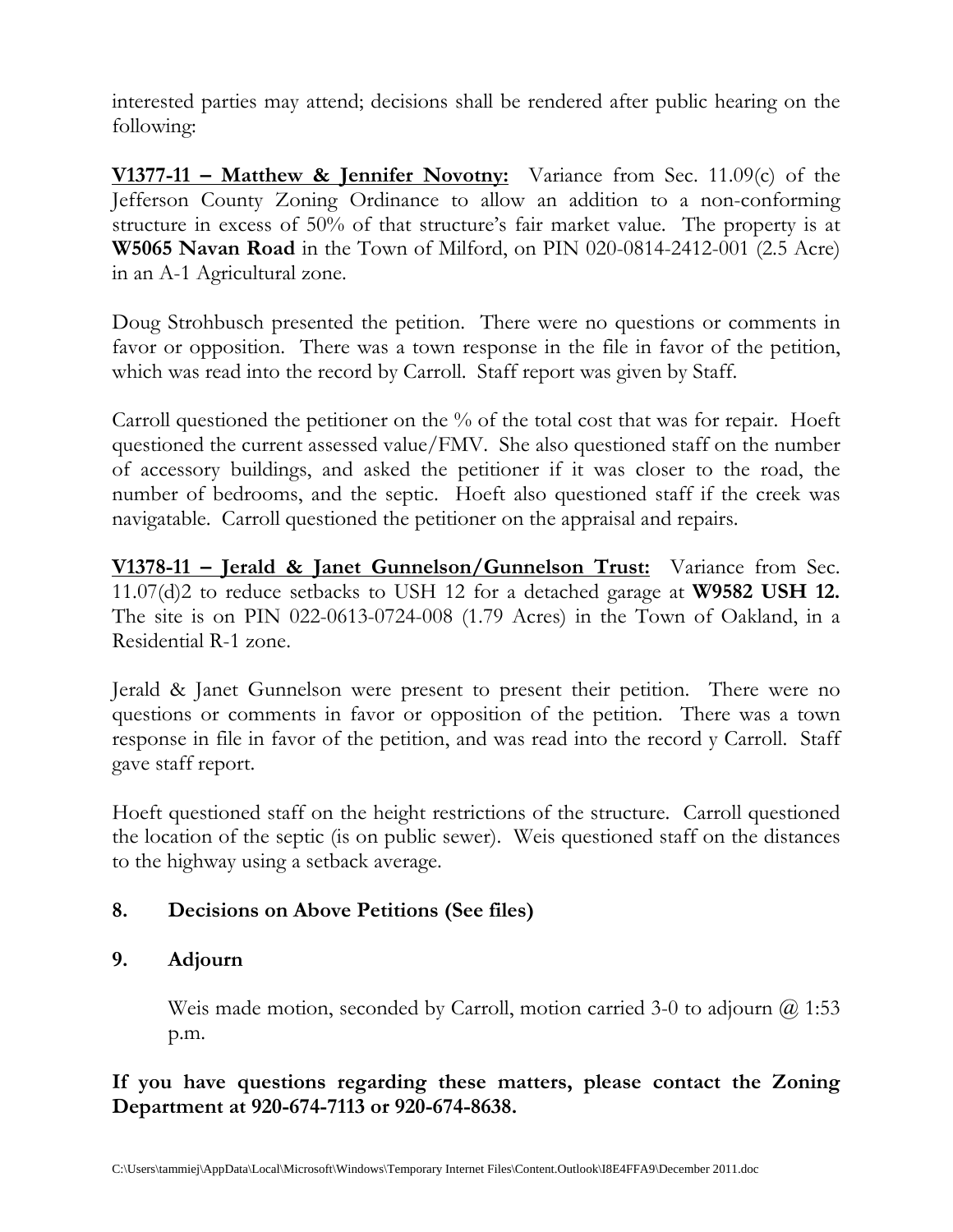The Board may discuss and/or take action on any item specifically listed on the agenda.

## **JEFFFERSON COUNTY ZONING BOARD OF ADJUSTMENT**

Individuals requiring special accommodations for attendance at the meeting should contact the County Administrator at 920-674-7101 at least 24 hours prior to the meeting so appropriate arrangements can be made.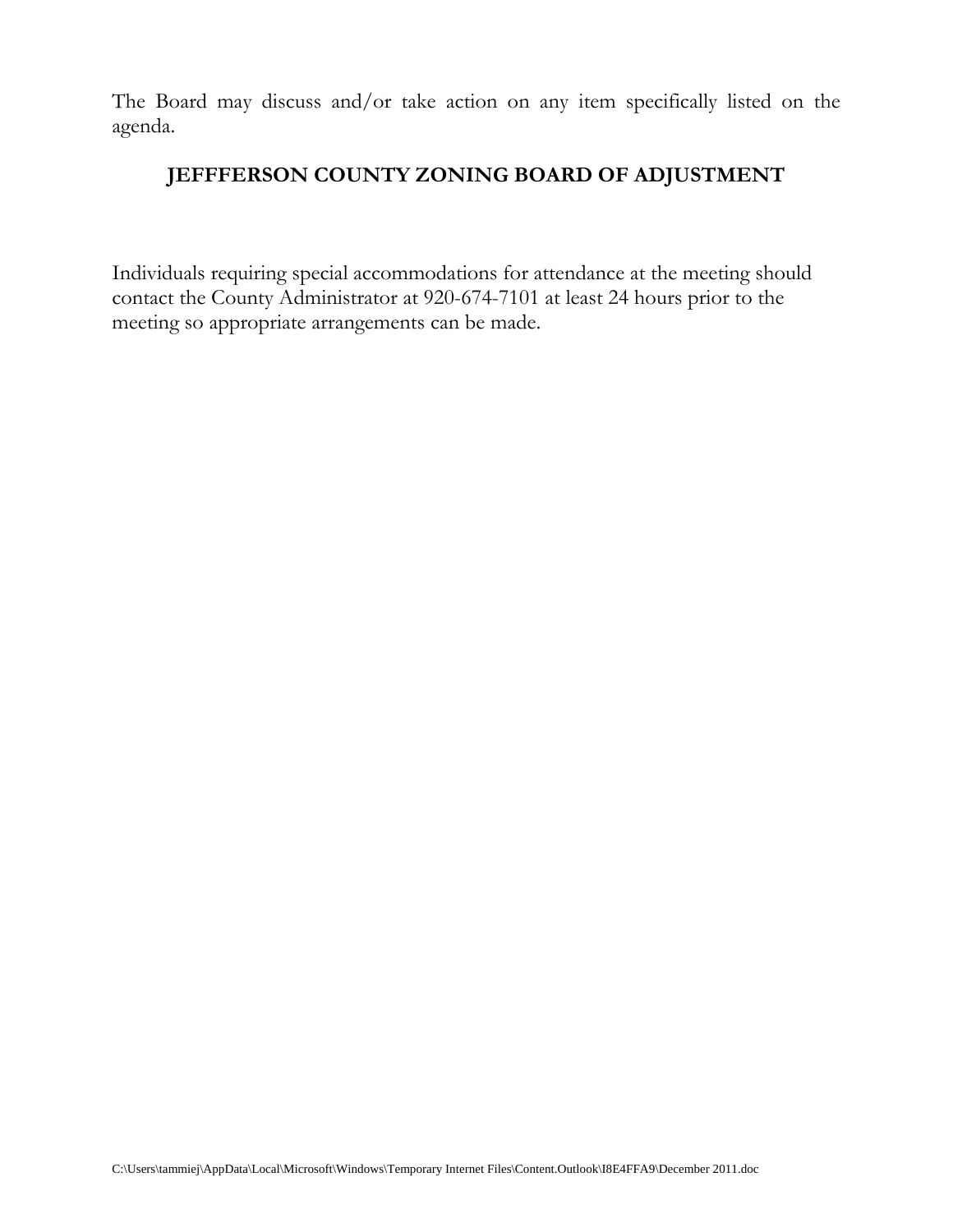### **DECISION OF THE ZONING BOARD OF ADJUSTMENT JEFFERSON COUNTY, WISCONSIN**

#### **FINDINGS OF FACT**

| PETITION NO.:                                                                      | 2011 V1377                                               |
|------------------------------------------------------------------------------------|----------------------------------------------------------|
| <b>HEARING DATE:</b>                                                               | 12-08-2011                                               |
| APPLICANT:                                                                         | <u>Matt &amp; Jenny Novotny Matt &amp; Jenny Novotny</u> |
| <b>PROPERTY OWNER:</b>                                                             | Matthew J. & Jennifer L. Novotny                         |
| PARCEL (PIN #): 020-0814-2412-001                                                  |                                                          |
|                                                                                    |                                                          |
| TOWNSHIP: Milford                                                                  |                                                          |
| <b>INTENT OF PETITIONER:</b> To allow an addition to a non-conforming structure in |                                                          |
| excess of 50% of the fair market value of the structure.                           |                                                          |
|                                                                                    |                                                          |

**THE APPLICANT REQUESTS A VARIANCE FROM SECTION 11.09(c) OF THE JEFFERSON COUNTY ZONING ORDINANCE.** 

**THE FEATURES OF THE PROPOSED CONSTRUCTION AND PROPERTY WHICH RELATE TO THE GRANT OR DENIAL OF THE VARIANCE APPLICATION ARE: The structure is located 37' from the ROW & 53' from the centerline of Navan Rd.,**  *<u>whereas the required setback is 50' from the ROW & 85' from the centerline. The*</u>  **petitioner is proposing to add a 784 sq. ft. attached garage, a 872 sq. ft. residential addition, & a 160 sq. ft. deck. A LOMA has been obtained from FEMA to remove the current structure outside of the mapped floodplain. The petitioner has additional**  *<u>elevation information from a professional engineer demonstrating that the new*</u>  **additions will be above the studied flood elevation.** 

**FACTS OR OBSERVATIONS BASED ON SITE INSPECTIONS: Site inspections**  *conducted.* **Observed property layout & location. <b>***conducted.* Observed property layout & location.

**FACTS PRESENTED AT PUBLIC HEARING: See tape, minutes & file.**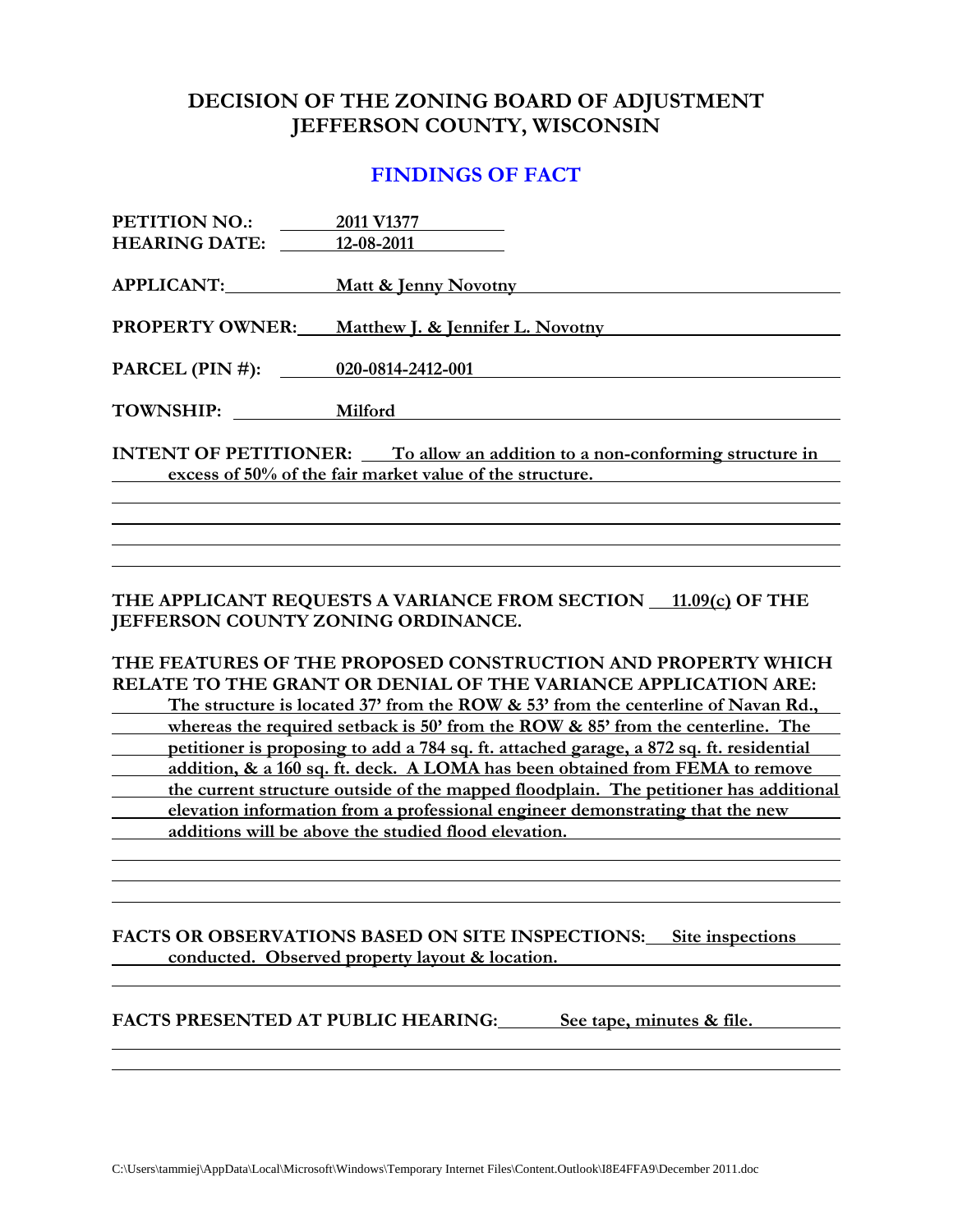#### **DECISION STANDARDS**

- **A. NO VARIANCE MAY BE GRANTED WHICH WOULD HAVE THE EFFECT OF ALLOWING IN ANY DISTRICT A USE NOT PERMITTED IN THAT DISTRICT ---------**
- **B. NO VARIANCE MAY BE GRANTED WHICH WOULD HAVE THE EFFECT OF ALLOWING A USE OF LAND OR PROPERTY WHICH WOULD VIOLATE STATE**  LAWS OR ADMINSTRATIVE RULES: **---------**
- **C. SUBJECT TO THE ABOVE LIMITATIONS, VARIANCES MAY BE GRANTED WHERE STRICT ENFORCEMENT OF THE TERMS OF THE ORDINANCE RESULTS IN AN UNNECESSARY HARDSHIP & WHERE A VARIANCE IN THE STANDARDS WILL ALLOW THE SPIRIT OF THE ORDINANCE TO BE OBSERVED, SUBSTANTIAL JUSTICE TO BE ACCOMPLISHED, & THE PUBLIC INTEREST NOT VIOLATED.**

 **BASED ON THE FINDINGS OF FACT, THE BOARD CONCLUDES THAT:** 

- **1. UNNECESSARY HARDSHIP IS PRESENT IN THAT A LITERAL ENFORCEMENT OF THE TERMS OF THE ZONING ORDINANCE WOULD UNREASONABLY PREVENT THE OWNER FROM USING THE PROPERTY FOR A PERMITTED PURPOSE OR WOULD RENDER CONFORMITY WITH SUCH RESTRICTIONS UNNECESSARILY BURDENSOME BECAUSE if the house were not too close to the road, the addition & repairs would be allowed. The foundation work is needed, and ½ of the expected cost is new. The house is old with an equally old foundation. The existing structure is in need of structural repairs.**
- **2. THE HARDSHIP IS DUE TO UNIQUE PHYSICAL LIMITATIONS OF THE PROPERTY RATHER THAN THE CIRCUMSTANCES OF THE APPLICANT BECAUSE the house existed prior to setback ordinances – historically there before the ordinance. Also because of the location of the existing structures and the lower elevation to the rear.**
- **3. THE VARIANCE WILL NOT BE CONTRARY TO THE PUBLIC INTEREST AS EXPRESSED BY THE PURPOSE AND INTENT OF THE ZONING ORDINANCE BECAUSE the work will not cause the structure to come closer to the road. There is no negative affect to the roadway because of the addition. It's not closer to the road, there were no neighbor objections, and the town board O.K.'d. It improves the area.**

#### **\*A VARIANCE MAY BE GRANTED IF ALL THESE CONDITIONS ARE MET\***

**DECISION: THE REQUESTED VARIANCE IS GRANTED.** 

**MOTION: Carroll SECOND: Weis VOTE: 3-0**

#### **CONDITIONS OF APPROVAL/DENIAL:**

**SIGNED: DATE: 12-08-2011** 

 **CHAIRPERSON** 

**BOARD DECISIONS MAY BE APPEALED TO CIRCUIT COURT. AUDIO RECORD OF THESE PROCEEDINGS IS AVAILABLE UPON REQUEST.**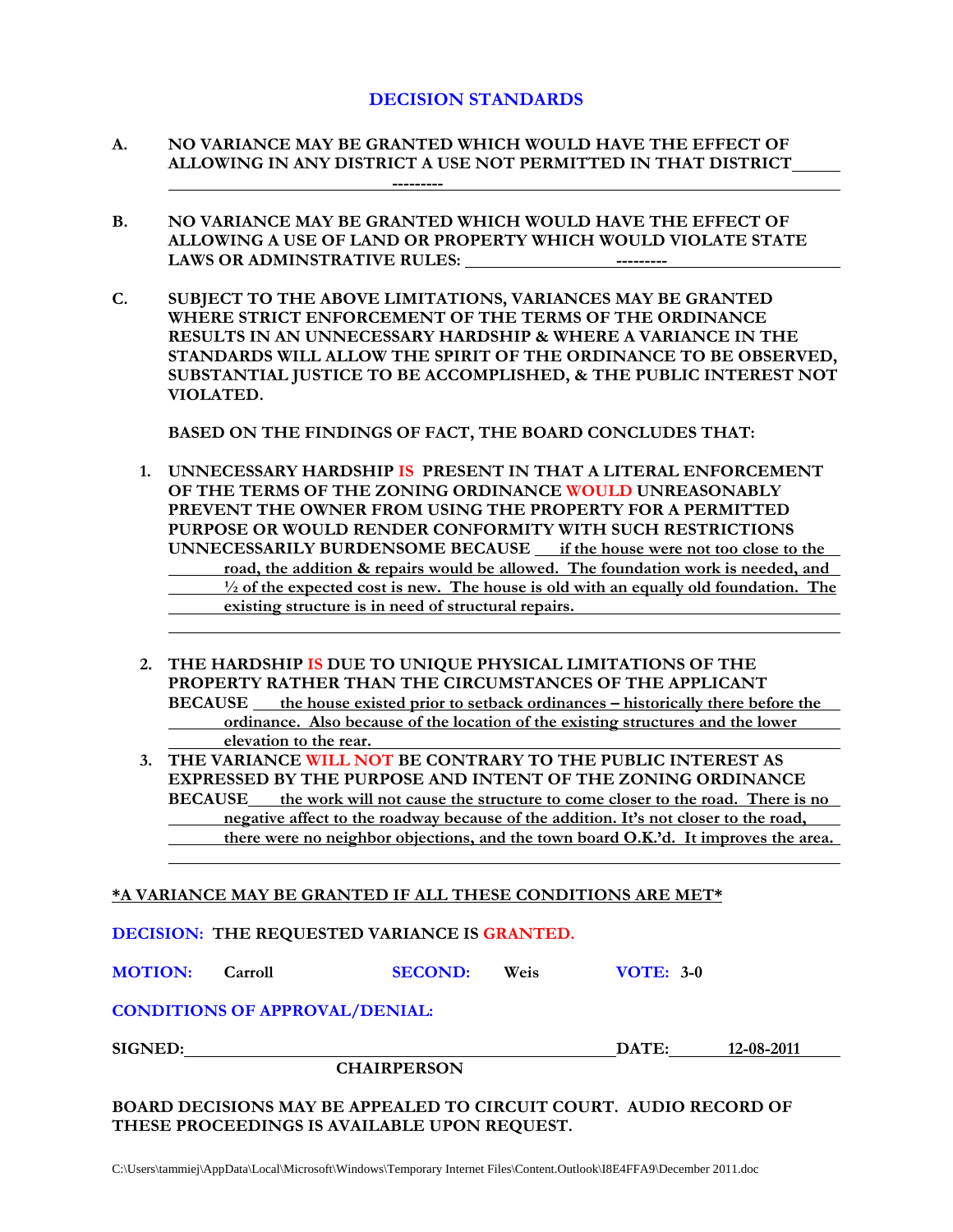### **DECISION OF THE ZONING BOARD OF ADJUSTMENT JEFFERSON COUNTY, WISCONSIN**

#### **FINDINGS OF FACT**

| PETITION NO.:                                                                    | 2011 V1378                                   |
|----------------------------------------------------------------------------------|----------------------------------------------|
| <b>HEARING DATE:</b> 12-08-2011                                                  |                                              |
|                                                                                  | APPLICANT: <b>Initial State of Gunnelson</b> |
| <b>PROPERTY OWNER:</b> Gunnelson Trust                                           |                                              |
| PARCEL (PIN #): 022-0613-07-24-008                                               |                                              |
|                                                                                  |                                              |
| TOWNSHIP: Oakland                                                                |                                              |
| <b>INTENT OF PETITIONER:</b> Reduced setback to USH 12 for a new detached garage |                                              |
| at the address of W9582 USH 12                                                   |                                              |
|                                                                                  |                                              |

#### **THE APPLICANT REQUESTS A VARIANCE FROM SECTION 11.07(d)2 OF THE JEFFERSON COUNTY ZONING ORDINANCE.**

#### **THE FEATURES OF THE PROPOSED CONSTRUCTION AND PROPERTY WHICH RELATE TO THE GRANT OR DENIAL OF THE VARIANCE APPLICATION ARE:**

 **The applicant is proposing to build a detached accessory structure in an R-1 zone. The proposed structure, per the applicant, will be 150' from the centerline and did not specify a ROW setback. As shown on the GIS maps, STH 12 curves along the property and the setback is from the closest point to the centerline &ROW. Measuring from the GIS, it appears the proposed structure will be closer than the 150' and the ROW setback will be less than 100'. The structure proposed is 25' x 40' and 15' in height.** 

#### FACTS OR OBSERVATIONS BASED ON SITE INSPECTIONS: Site inspections **<u>conducted. Observed property layout & location.</u>**  $\blacksquare$

FACTS PRESENTED AT PUBLIC HEARING: See tape, minutes & file.